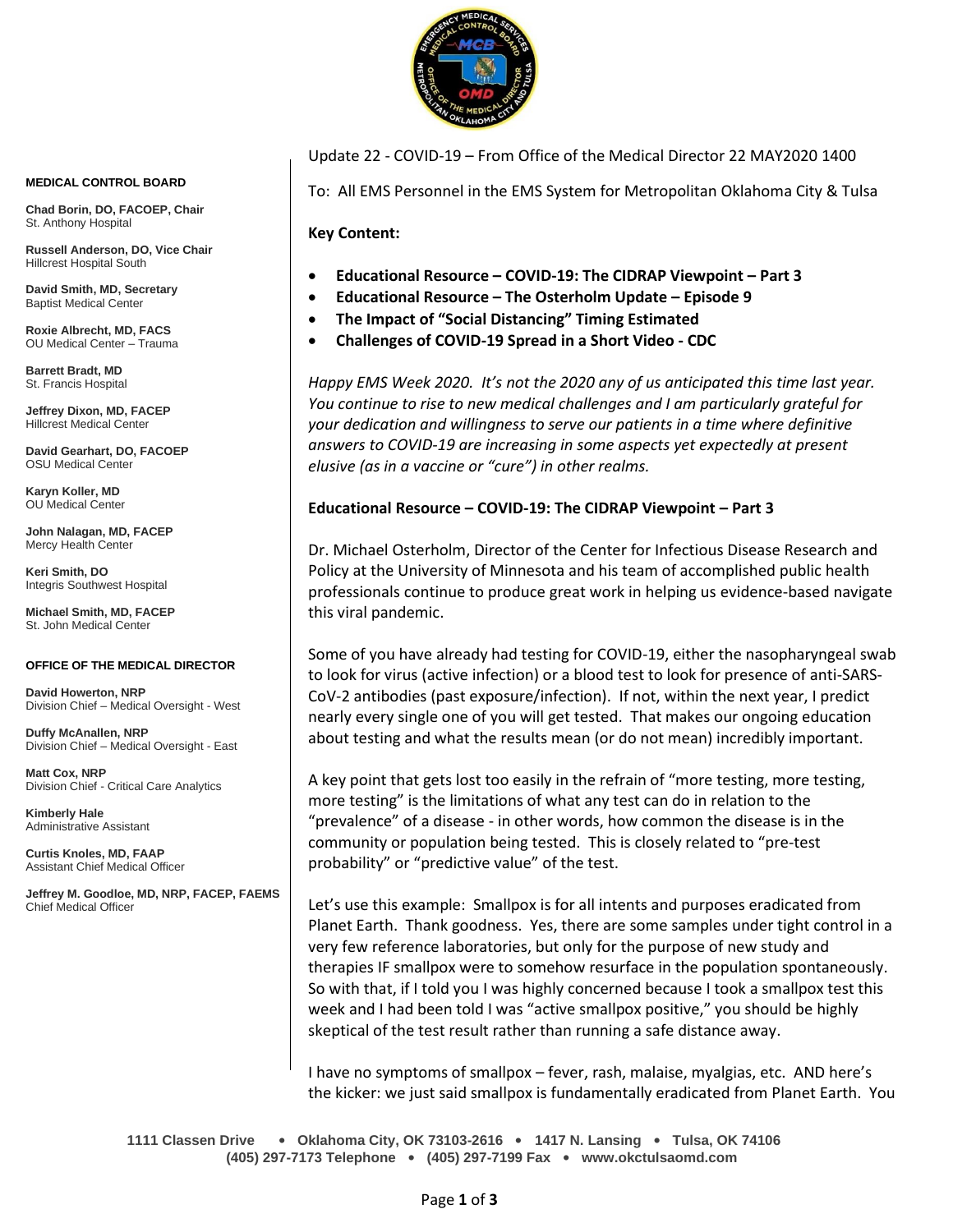might ask if I have recently traveled outside of Planet Earth to be incredibly thorough in your patient history taking, but you can reliably estimate my answer is I haven't even traveled outside some contiguous zip codes for over two months now.

In sum, because the prevalence is zero, my pre-test probability or predictive value of an accurate "positive" result in the example I just used is…well, pretty much zero!

Now, for consistency's sake, let's use the same smallpox example, but let's travel not Back to the Future but Back to the Past and put me in an area of widespread smallpox. Now I DO have textbook symptoms – fever, rash, malaise, myalgias. My history includes several family members I live with that have been diagnosed with smallpox in the last 2 weeks. What do you think happens to the same test's pre-test probability and predictive value? Exactly. Sky high. And rather than saying, "What in the heck are you talking about, Doc?" in the first example of my smallpox positive test result, now you'd say, "Duh! I didn't even need a test to tell me you have smallpox!" THAT's the importance of prevalence, pre-test probability, and predictive value. A test is more than just positive/negative; its result must be put in these perspectives to have real value in making treatment and public health decisions.

So, with that explained the best I know how, the link to the latest *COVID-19: The CIDRAP Viewpoint*, "Smart Testing for COVID-19 Virus and Antibodies" is here: [https://www.cidrap.umn.edu/sites/default/files/public/downloads/cidrap](https://www.cidrap.umn.edu/sites/default/files/public/downloads/cidrap-covid19-viewpoint-part3.pdf)[covid19-viewpoint-part3.pdf](https://www.cidrap.umn.edu/sites/default/files/public/downloads/cidrap-covid19-viewpoint-part3.pdf)

## **Educational Resource – The Osterholm Update – Episode 9**

Dr. Osterholm has his latest podcast, now in its ninth episode of The Osterholm Update – Smart Testing, posted on the CIDRAP website with release date 20 MAY.

You can access it at this link:<https://www.cidrap.umn.edu/covid-19/podcasts-webinars/episode-9> or The Osterholm Update is available on Spotify, Apple Podcasts, or Google Play.

I encourage you to invest the 50 minutes in this latest compilation of knowledge and insight from Dr. Osterholm. There are insights about risks of activities outdoors, particularly useful as this is unquestionably the time of year when those become more common in our personal lives.

# **The Impact of "Social Distancing" Timing Estimated**

Then there's this from *The New York Times*: [https://www.nytimes.com/2020/05/20/us/coronavirus-distancing](https://www.nytimes.com/2020/05/20/us/coronavirus-distancing-deaths.html?campaign_id=9&emc=edit_nn_20200521&instance_id=18657&nl=the-morning®i_id=124174734&segment_id=28666&te=1&user_id=dec09bd022377f1e560dd9bc6f6c521c)[deaths.html?campaign\\_id=9&emc=edit\\_nn\\_20200521&instance\\_id=18657&nl=the](https://www.nytimes.com/2020/05/20/us/coronavirus-distancing-deaths.html?campaign_id=9&emc=edit_nn_20200521&instance_id=18657&nl=the-morning®i_id=124174734&segment_id=28666&te=1&user_id=dec09bd022377f1e560dd9bc6f6c521c)[morning&regi\\_id=124174734&segment\\_id=28666&te=1&user\\_id=dec09bd022377f1e560dd9bc6f6c521c](https://www.nytimes.com/2020/05/20/us/coronavirus-distancing-deaths.html?campaign_id=9&emc=edit_nn_20200521&instance_id=18657&nl=the-morning®i_id=124174734&segment_id=28666&te=1&user_id=dec09bd022377f1e560dd9bc6f6c521c)

Depending on how you read it, you might detect a politicized statement or two, BUT forget those, just concentrate on the mathematical modeling. This is sobering. It helps us understand that what we and our fellow citizens have been doing in later March and throughout April really did have an impact. It also creates a stark possibility of what benefits could have been realized had we done so coast-to-coast earlier than we did. Invisible foes, as in viruses, can sure prove difficult in real-time strategy.

Also, check out the link within this report (didn't we just talk about the gems of understanding via links found within a report of interest in Update 21?) that is titled "Hidden Outbreaks Spread Through U.S. Cities Far Earlier Than Americans Knew, Estimates Say." As an attendee of a medical conference in New York City in early March, my highly scientific reaction to this was, "Yikes!" (okay, that's the printable clean version of my highly scientific reaction)